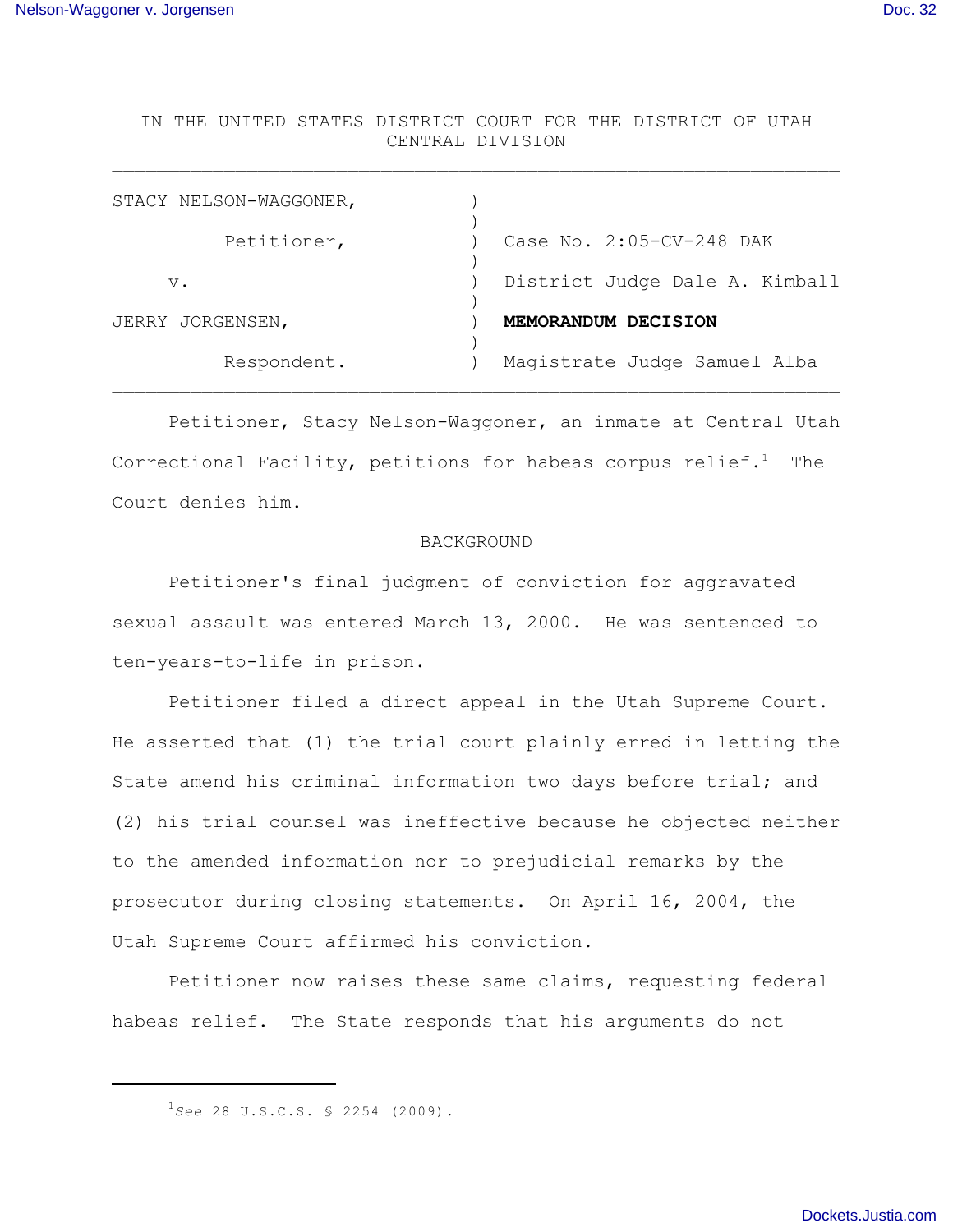clear the hurdle posed by the federal standard of review. The Court agrees.

### ANALYSIS

## I. Standard of Review

The standard of review to be applied in federal habeas cases is found in § 2254, under which this habeas petition is filed. It states:

> An application for a writ of habeas corpus on behalf of a person in custody pursuant to the judgment of a State court shall not be granted with respect to any claim that was adjudicated on the merits in State court proceedings unless the adjudication of the claim--

(1) resulted in a decision that was contrary to, or involved an unreasonable application of, clearly established Federal law, as determined by the Supreme Court of the United States; or

(2) resulted in a decision that was based on an unreasonable determination of the facts in light of the evidence presented in the state court proceeding.<sup>2</sup>

"*Subsection* (d)(1) governs claims of legal error while *subsection*

(d)(2) governs claims of factual error."<sup>3</sup>

Petitioner does not suggest the Utah Supreme Court perpetrated factual error. The Court's inquiry here, then, is limited to whether the supreme court's rejection of Petitioner's

 $228 \text{ U.S.C.S. }$  2254(d) (2009).

*House v Hatch*, 527 F.3d 1010, 1015 (10th Cir. 2008), *cert. denied*, 2009 <sup>3</sup> U.S. LEXIS 1622 (Feb. 23, 2009).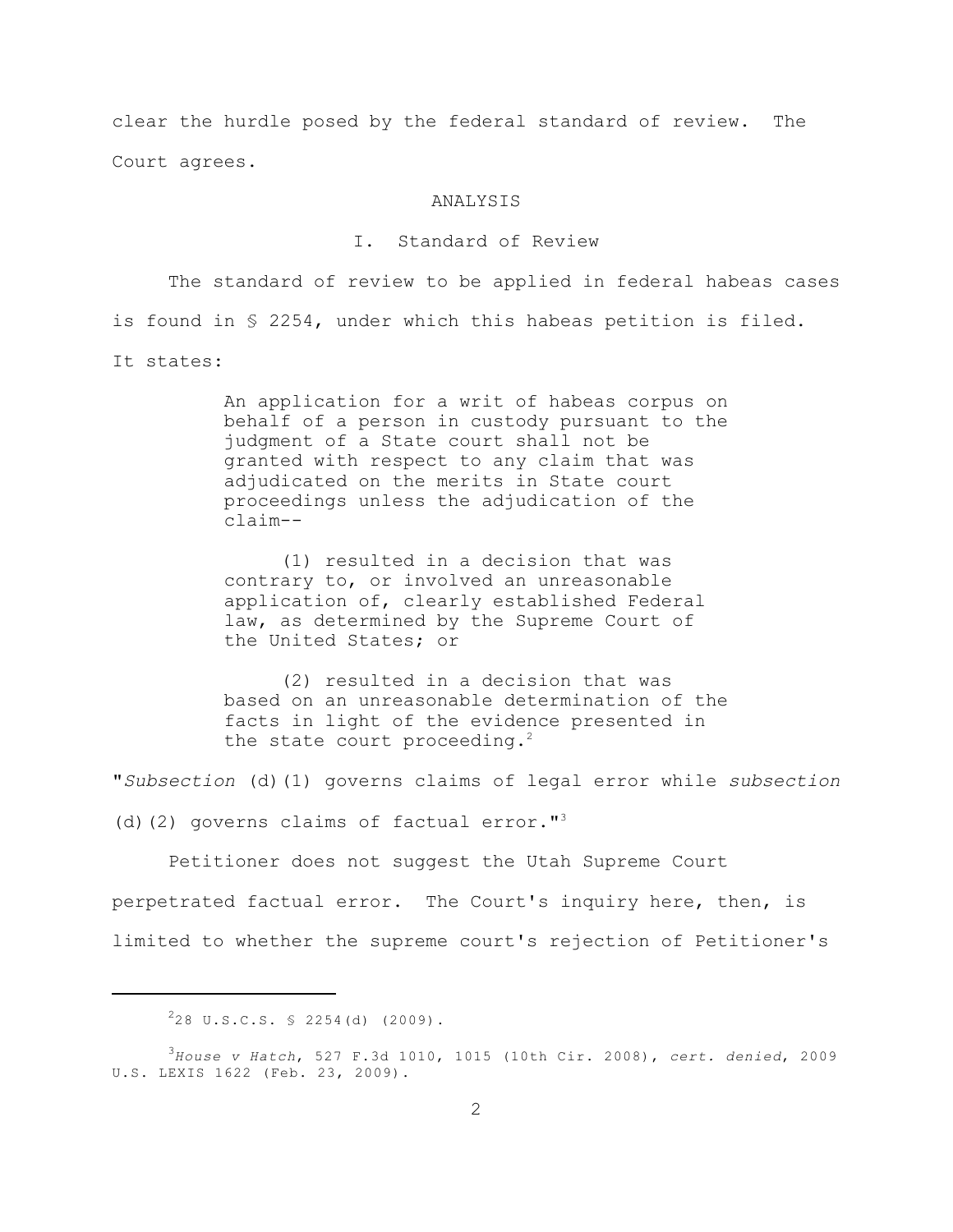claims "was contrary to, or involved an unreasonable application of, clearly established Federal law."<sup>4</sup> The Court is not to determine whether the supreme court's decision was correct or whether this Court may have reached a different outcome.<sup>5</sup> "The role of federal habeas proceedings, while important in assuring that constitutional rights are observed, is secondary and limited."<sup>6</sup>

Under *Carey v. Musladin*,<sup>7</sup> the first step is determining whether clearly established federal law exists relevant to Petitioner's claim.<sup>8</sup> Only after answering yes to that "threshold question" may the Court go on to "ask whether the state court decision is either contrary to or an unreasonable application of such law."<sup>9</sup>

> [C]learly established [federal] law consists of Supreme Court holdings in cases where the facts are at least closely-related or similar to the case *sub judice*. Although the legal rule at issue need not have had its genesis in the closely-related or similar factual context, the Supreme Court must have expressly extended the legal rule to that context.10

 $428$  U.S.C.S. § 2254(d) (2009). <sup>5</sup>See Lockyer v. Andrade, 538 U.S. 63, 75-76 (2003). *Barefoot v. Estelle*, 463 U.S. 880, 887 (1983). <sup>6</sup>  $^{7}$ 549 U.S. 70 (2006). *House*, 527 F.3d at 1017-18. <sup>8</sup>  $^{9}$ *Id.* at 1018. <sup>10</sup>*Id.* at 1016.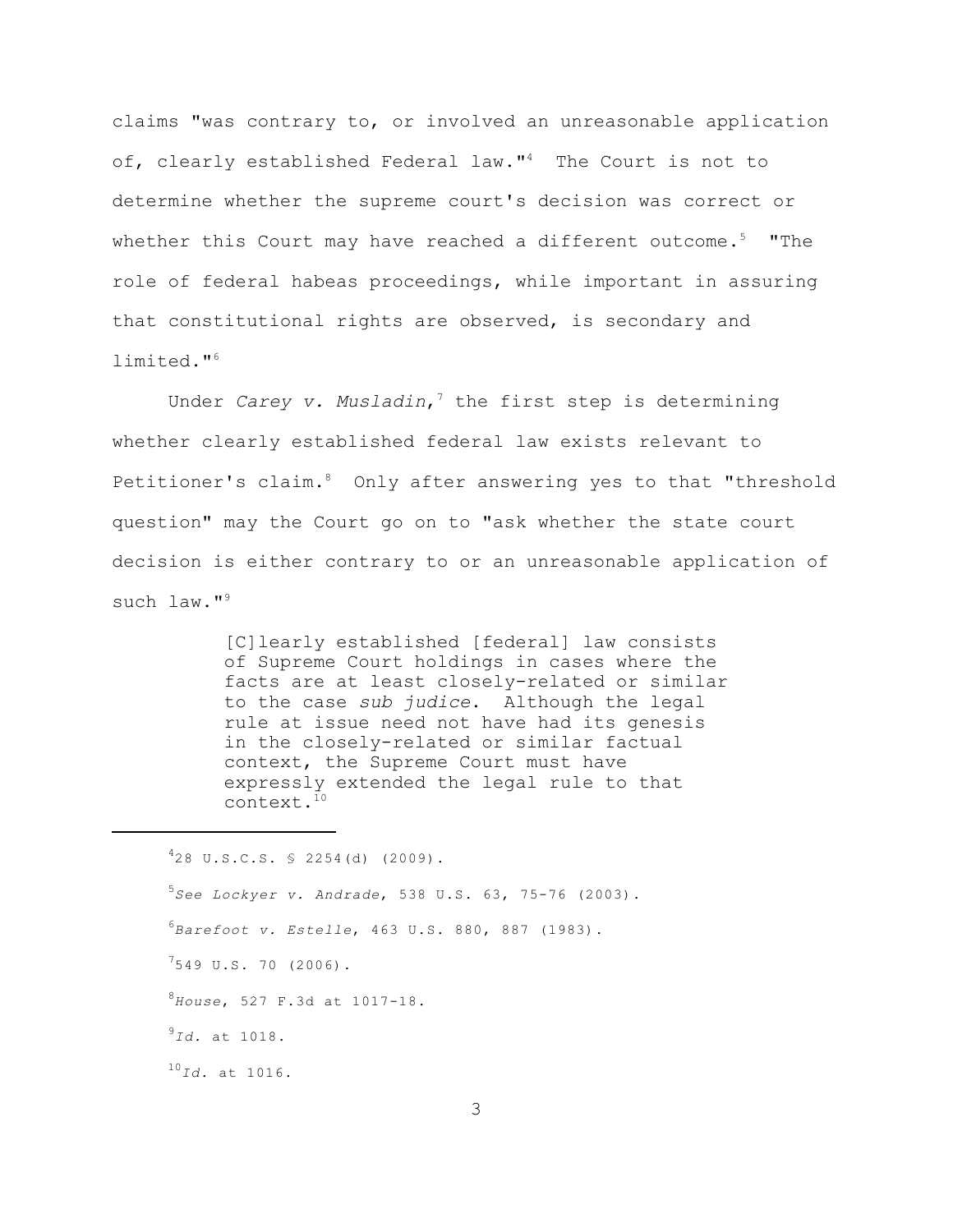In deciding whether relevant clearly established federal law exists, this Court is not restricted by the state court's analysis.<sup>11</sup>

By challenging the Utah Supreme Court's decisions regarding the State's amendment of his criminal information and his trial counsel's alleged ineffectiveness, Petitioner is attacking legal conclusions. Thus, the Court must determine whether clearly established federal law exists relevant to these claims.

A. Amendment of Criminal Information

Petitioner's original criminal information gave a range of dates, about two weeks long, in which the offense occurred.<sup>12</sup> The victim testified at the preliminary hearing that the offense occurred on the later of two Sundays within the range.<sup>13</sup> But, in response to Petitioner's many inquiries, the State said it could not narrow the range stated in the information.<sup>14</sup> Petitioner filed two different notices of alibi, in which he asserted he was in the Utah county in which the crime occurred (but not with the victim) on the first of the two Sundays, but was in Arizona the

*State v. Nelson-Waggoner*, 2004 UT 29 ¶ 8. <sup>12</sup>

 $^{13}$  Td.

 $^{14}Id.$  1 9.

 $^{11}$ See Bell v. Cone, 543 U.S. 447, 455 (2005) ("Federal courts are not free to presume that a state court did not comply with constitutional dictates on the basis of nothing more than a lack of citation."); *Mitchell v. Esparza*, 540 U.S. 12, 16 (2003) ("[A] state court need not even be aware of our precedents, 'so long as neither the reasoning nor the result of the statecourt decision contradicts them.'") (citation omitted).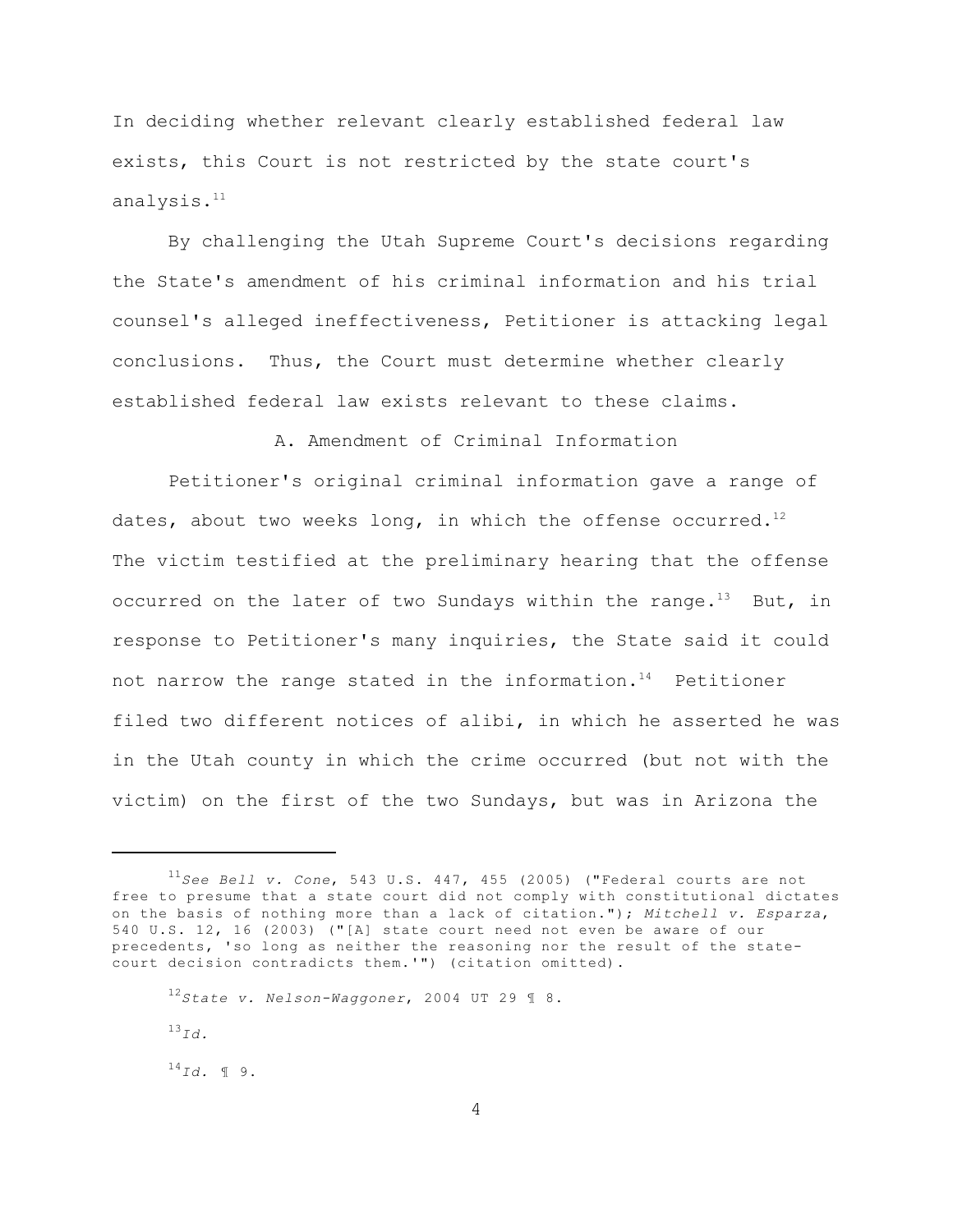second of the Sundays.<sup>15</sup> He knew when he filed his notices that the victim was now leaning toward the first Sunday as the date of the offense, instead of the second Sunday, as she had testified at the preliminary hearing.<sup>16</sup> "Two days before the trial began, the State amended its information, narrowing the date of the offense to 'on or about November 17, 1996.' [Petitioner] did not object."<sup>17</sup>

Although Petitioner's failure to object left the issue unpreserved for appeal, Petitioner contended on appeal before the Utah Supreme Court "that allowing the State to amend the information was error because his substantial rights were prejudiced, in violation of Utah Rule of Criminal Procedure  $4(d)$ ."<sup>18</sup> Petitioner urged the supreme court to consider this unpreserved claim under the plain error, exceptional circumstances, and/or manifest injustice doctrines. The court rejected his arguments.

# 1. State Law

Petitioner presented this issue to the Utah Supreme Court as a breach of Utah law. To the extent Petitioner questions the validity of the state courts' interpretation and/or application

- $^{16}Id.$
- $^{17}$ *Id.* ¶ 12.
- $^{18}Id.$  II 15-16.

 $^{15}Id.$  10.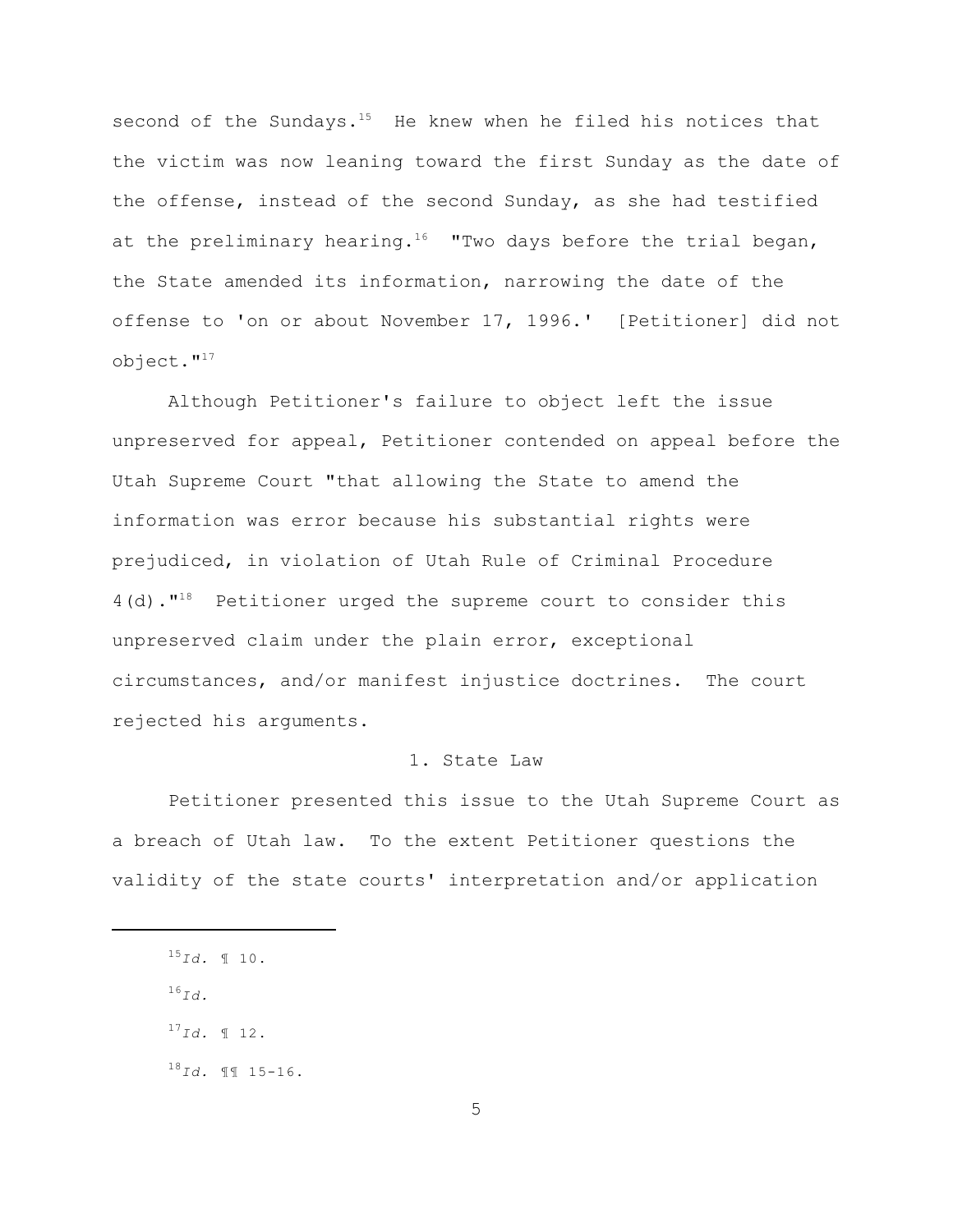of a state rule of criminal procedure, the Court rejects this basis for a habeas remedy.<sup>19</sup>

2. Exhaustion and Procedural Default

To the extent Petitioner may be trying to reframe a statelaw argument as a federal due process issue for purposes of seeking federal habeas relief, the Court also rejects his amended-information claim as unexhausted and procedurally defaulted. He did not state the claim as a due-process violation in state court. Thus, Petitioner did not exhaust his *federal* claim in state court, as he must to proceed with it further here.<sup>20</sup>

Perhaps Petitioner may argue that his state appellate arguments "implied" he was denied his due process rights under the Fifth and Fourteenth Amendments. This Court sees no such implication. And, even assuming an implication, "[i]t is not sufficient that all the facts necessary to support a federal claim were before the state court or that a similar state-law claim was made."<sup>21</sup> State courts must be given the chance to cure

<sup>&</sup>lt;sup>19</sup> See Estelle v. McGuire, 502 U.S. 62, 67-68 (1991) ("[I]t is not the province of a federal habeas court to reexamine state-court determinations on state-law questions.").

<sup>&</sup>lt;sup>20</sup> Knapp v. Henderson, No. 97-1188, 1998 WL 778774, at \*2 (10th Cir. Nov. 9, 1998) (unpublished); *see also Picard v. Connor*, 404 U.S. 270, 275-76 (1971).

<sup>&</sup>lt;sup>21</sup> Knapp, 1998 WL 778774, at \*2; see also Picard, 404 U.S. at 277 (holding no exhaustion when "all the facts" were presented, "[y]et the constitutional claim . . . inherent in those facts was never brought to the attention of the state courts"); *Martens v. Shannon*, 836 F.2d 715, 717 (1st Cir. 1988) ("[T]he exhaustion doctrine requires a habeas applicant to do more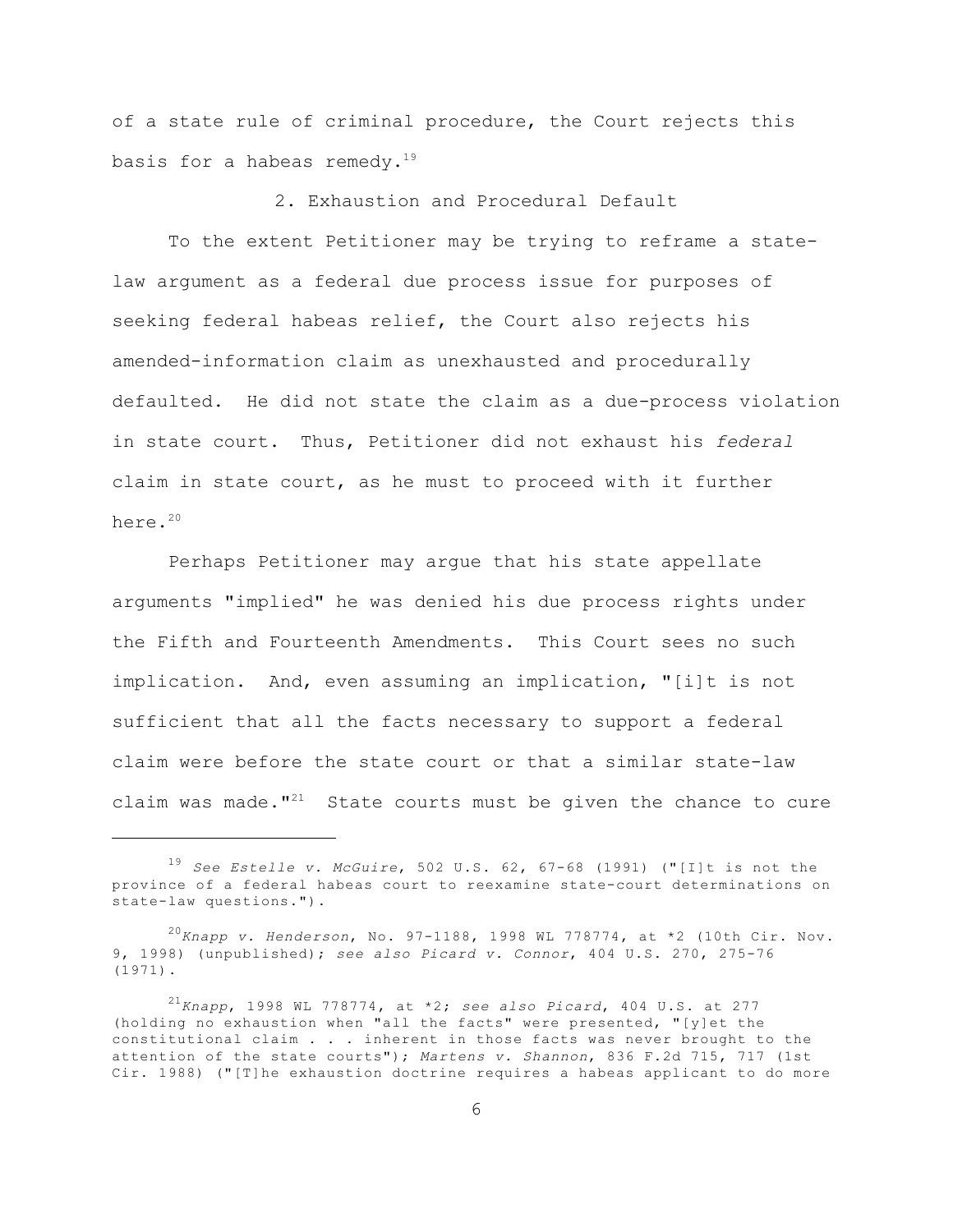alleged breaches of federal rights by being "'alerted to the fact that the prisoners are asserting claims under the United States Constitution.' $1^{12}$  The critical question "is whether the 'substance' of the petitioner's claim has been presented to the state courts in a manner sufficient to put the courts on notice of the federal constitutional claim."<sup>23</sup>

Nothing in Petitioner's state appellate arguments as to his amended-information claim even subtly hinted at federal due process underpinnings, let alone explicitly stated a federal constitutional claim as required. Although Petitioner retrospectively casts his state-law arguments in due process terms, "'errors of state law cannot be repackaged as federal errors simply by citing the Due Process Clause.' $1^{42}$  Under the circumstances, this Court cannot say that Petitioner "fairly presented and gave notice of his due process claim" to the Utah appellate courts.<sup>25</sup> Thus, any federal grounds for relief as to the amended information are unexhausted.

<sup>25</sup>See Knapp, 1998 WL 778774, at \*3.

than scatter some makeshift needles in the haystack of the state court record. . . . Oblique references which hint that a theory may be lurking in the woodwork will not turn the trick.").

*Knapp*, 1998 WL 778774, at \*2 (quoting *Duncan v. Henry*, 513 U.S. 364, <sup>22</sup> 365-66 (1995)).

<sup>&</sup>lt;sup>23</sup>See id. (citing *Picard*, 404 U.S. at 278); see also Martens, 836 F.2d at 717 ("The ground relied upon must be presented face-up and squarely; the federal question must be plainly defined.").

<sup>&</sup>lt;sup>24</sup>Carson v. Director, 150 F.3d 973, 975 (8th Cir. 1998) (citation omitted).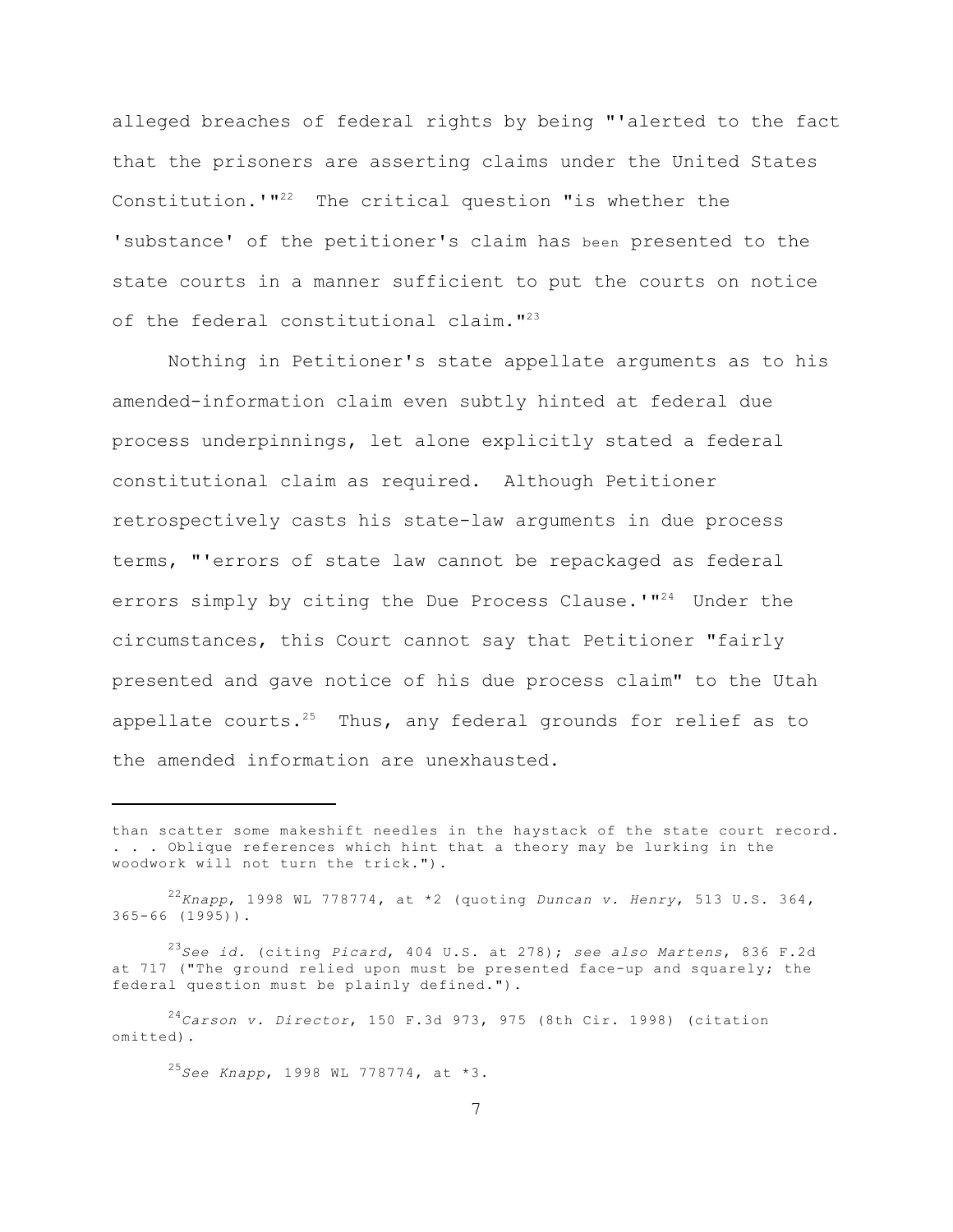The United States Supreme Court has declared that when a petitioner has "'failed to exhaust state remedies and the court to which the petitioner would be required to present his claims in order to meet the exhaustion requirement would now find the claims procedurally barred' the claims are considered exhausted and procedurally defaulted for purposes of federal habeas relief."<sup>26</sup>

Utah's Post-Conviction Remedies Act (PCRA) states, "A person is not eligible for relief under this chapter upon any ground that . . . could have been but was not raised at trial or on appeal. $"''$  The additional federal constitutional grounds Petitioner raises could have been raised at trial or on direct appeal and are, therefore, now ineligible for state postconviction relief.

The PCRA further states that a state petition for postconviction relief must be filed within one year of "the entry of the denial of the petition for writ of certiorari or the entry of the decision on the petition for certiorari review, if a petition for writ of certiorari is filed." $28$  So, even if Petitioner were

 $^{28}$ Utah Code Ann. § 78B-9-107 (2008).

*Thomas v. Gibson*, 218 F.3d 1213, 1221 (10th Cir. 2000) (quoting <sup>26</sup> *Coleman v. Thompson*, 501 U.S. 722, 735 n.1 (1991)).

Utah Code Ann. § 78B-9-106(1)(c) (2008); *cf. Hale v. Gibson*, 227 F.3d <sup>27</sup> 1298, 1328 (10th Cir. 2000) ("Oklahoma bars collateral review of claims . . . that could have been raised on direct appeal but were not. Accordingly, [petitioner] has defaulted his claim . . . . ") (citation omitted).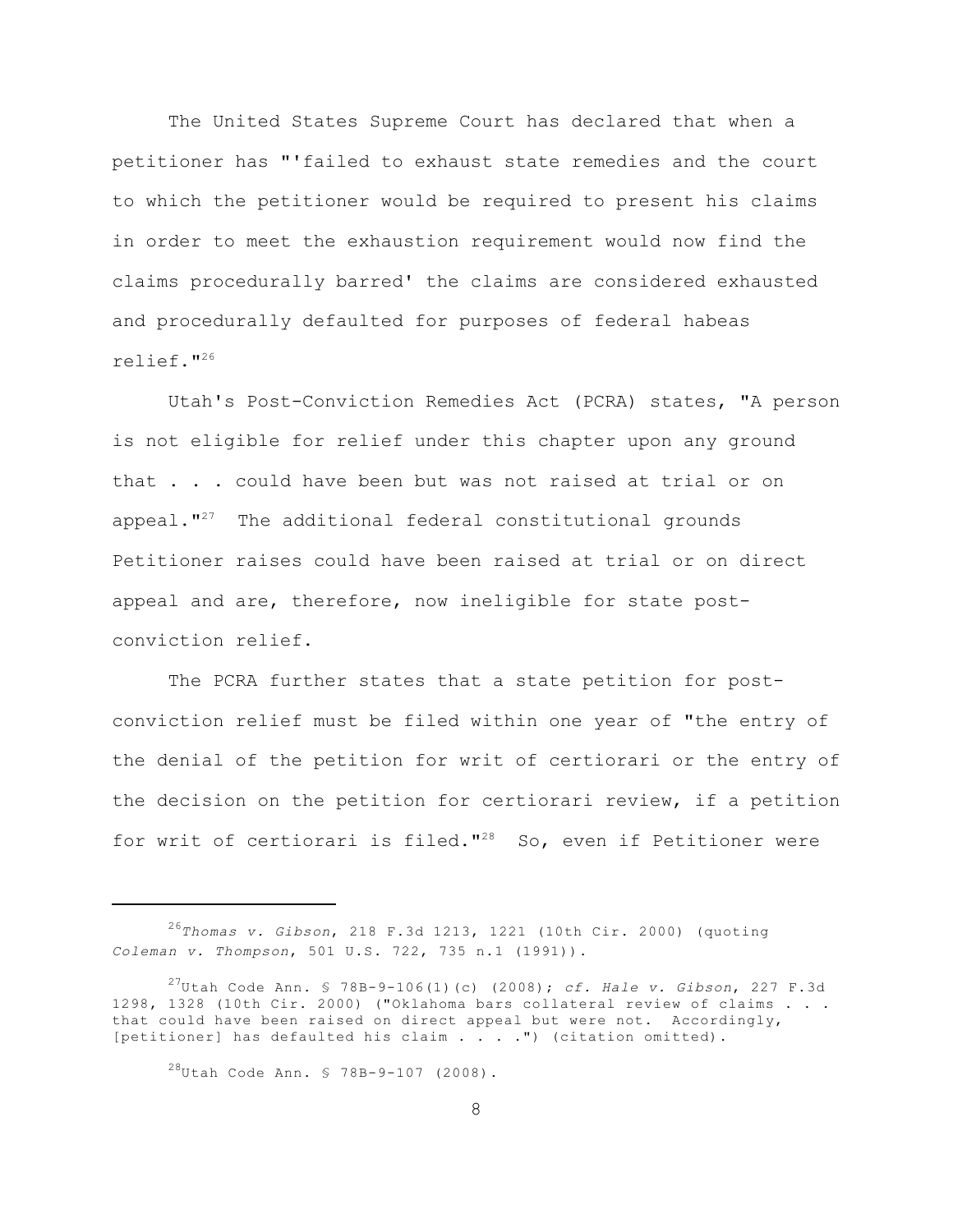to try now to file a state post-conviction-relief petition to effect exhaustion on this issue, the statute of limitation has run out and such a petition would not be accepted (barring some possible extreme exceptional circumstance that has not been brought to this Court's attention).

"This court may not consider issues raised in a habeas petition 'that have been defaulted in state court on an independent and adequate procedural ground[] unless the petitioner can demonstrate cause and prejudice or a fundamental miscarriage of justice.'"<sup>29</sup> Petitioner has arqued neither cause and prejudice nor a fundamental miscarriage of justice that justify his procedural default.

In sum, the Court determines Petitioner did not properly raise his amended-information-due-process issue before the Utah Supreme Court. Because under state law those questions no longer qualify to be raised in Utah courts, the Court concludes that they are technically exhausted, barred by state procedural law, and procedurally defaulted in this federal habeas case. Indeed, Petitioner has shown neither cause and prejudice nor a fundamental miscarriage of justice excusing his default.

3. Application of Federal Habeas Standard of Review

As an alternative ground for denying Petitioner's claim, the Court addresses its substance. This Court noted above that *Carey*

<sup>&</sup>lt;sup>29</sup>Thomas, 218 F.3d at 1221 (alteration in original) (citation omitted).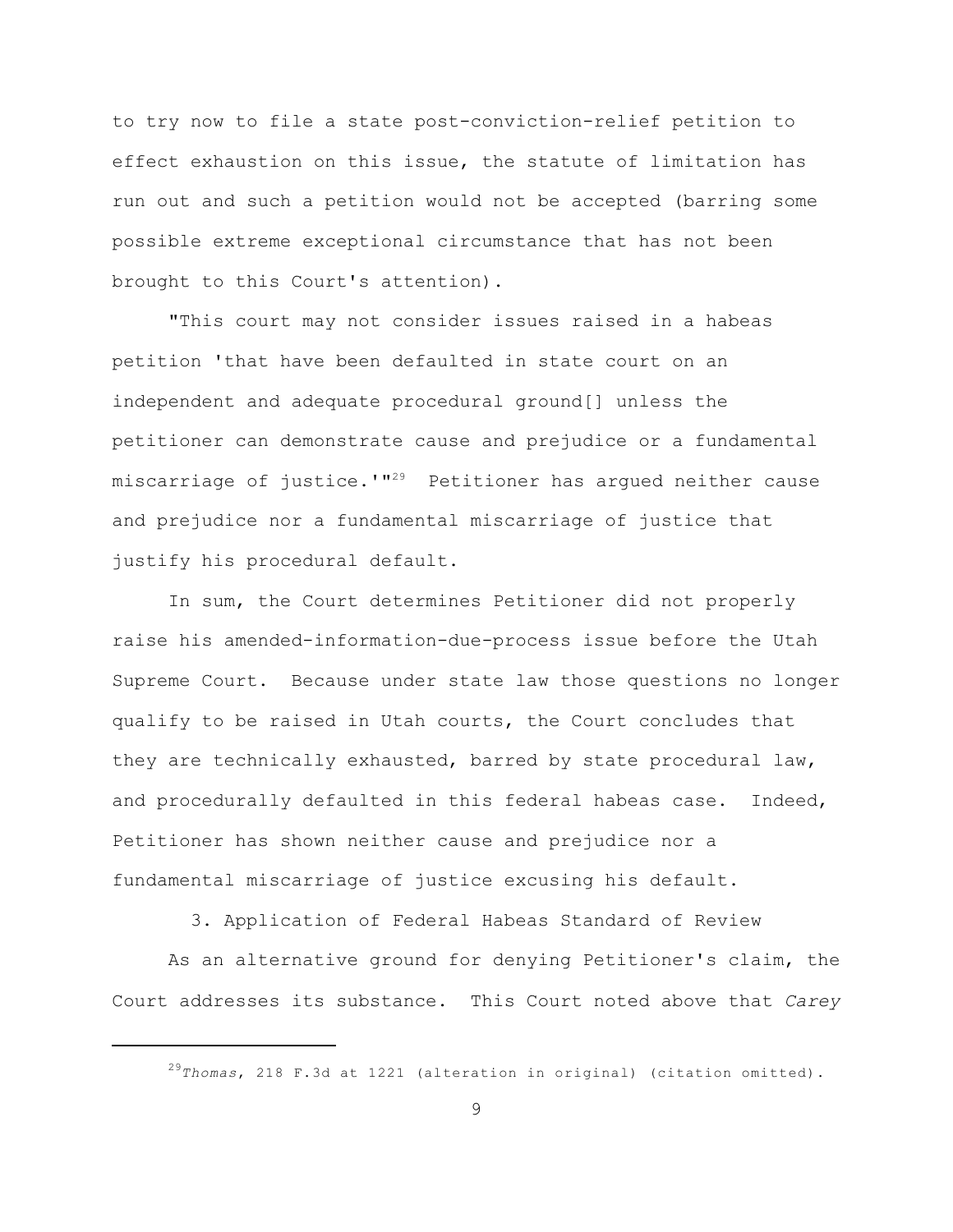*v. Musladin*<sup>30</sup> mandates the first step here: determining whether clearly established federal law exists relevant to Petitioner's claim. $31$  If the answer is no, the inquiry ends, and this Court will examine the state court's decision no further.<sup>32</sup> Petitioner has not identified any Supreme Court "case with a materially indistinguishable set of facts" to this one. $33$  Nor has he suggested that the state court made a decision opposite to a Supreme Court decision on a question of law. And, this Court has not found any such precedent in its own research.

> Because there is no clearly established federal law relevant to [Petitioner's] claim, [the] analysis ends where it begins. As [the Tenth Circuit Court of Appeals] held in *House*, "[a]bsent controlling Supreme Court precedent, it follows ineluctably that the [state court's] decision . . . cannot be either 'contrary to, or an unreasonable application of, clearly established Federal  $law.$ '"<sup>34</sup>

B. Ineffective Assistance of Counsel Petitioner's final argument is that his trial counsel was ineffective because he objected neither to the amended information nor to allegedly prejudicial remarks by the

*Walker v. Gibson*, 228 F.3d 1217, 1225 (10th Cir. 2000). <sup>33</sup>

<sup>34</sup>Crawley v. Dinwiddie, 533 F.3d 1226, 1231 (10th Cir. 2008) (brackets in original) (quoting *House*, 527 F.3d at 1021 (quoting 28 U.S.C.S. § 2254(d)(1) (2009))).

 $30549$  U.S. at 70. <sup>31</sup>House, 527 F.3d at 1017-18.  $32$ *Id.* at 1018.